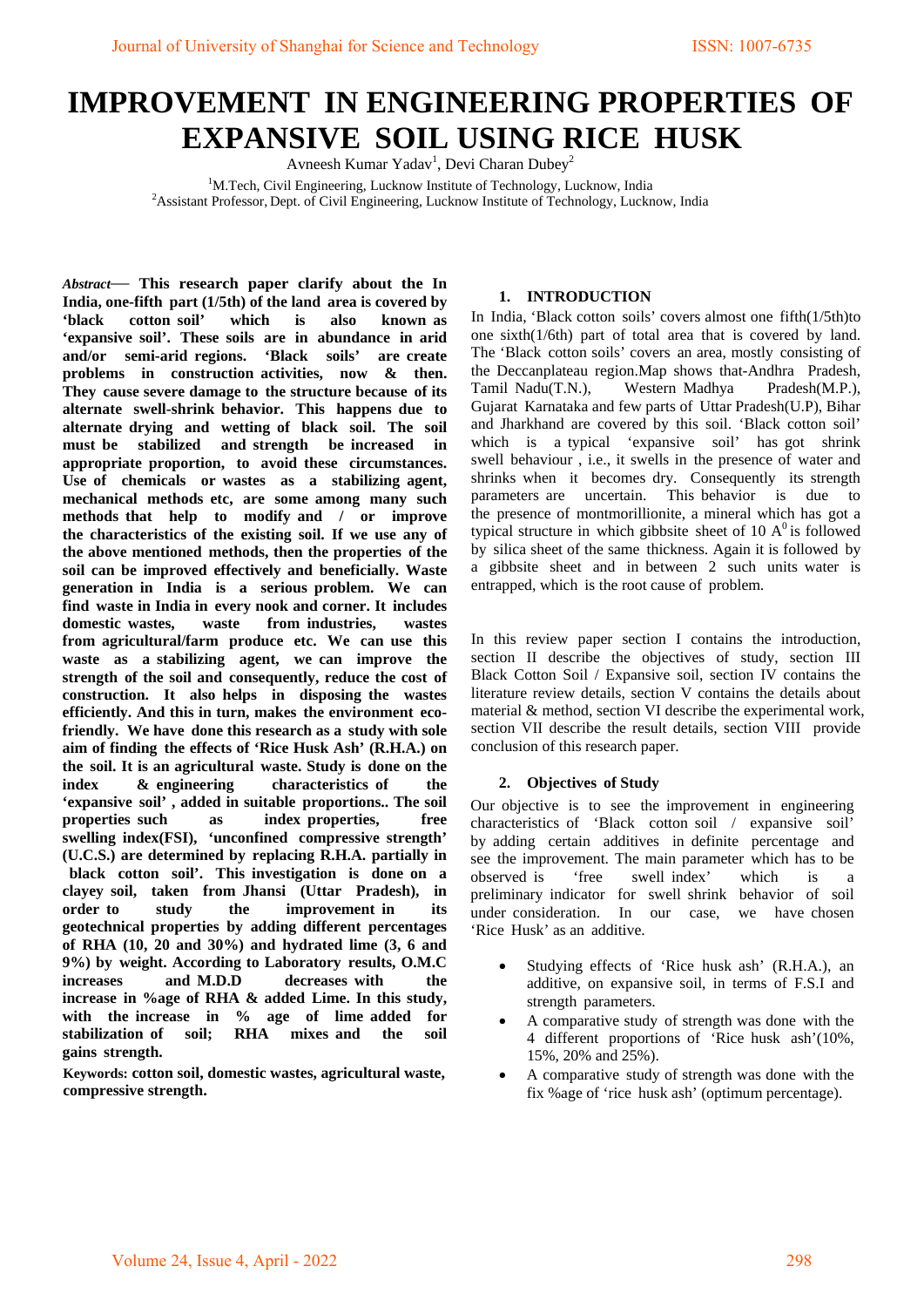- Studying the suitability of stabilized soil for flexible pavement(s).
- To study and compare other properties of soil sample with the stabilized soil.

## **3. Black Cotton Soil / Expansive soil**

- 'Black cotton / expansive soil deposits' cover mainly 20% of India's land surface. They are residual soils of basaltic origins and are foundmostly in the Deccan Plateau, parts of Bundelkhand, Kerala, Telangana and few parts of Goa.
- Our concern as an 'Engineer' is not the agricultural properties of 'Black cotton soil' which might be good for cultivation of cotton but those properties which are very problematic for engineering purposes because of its swell shrink behavior.
- Our purpose is to study the improvement in characteristics of 'Black cotton soil'using certain additives which in our case are R.H.A.

## **4. RELATED WORK**

# **4.1 General Characteristics**<br>Such clayey soil, wh

Such clayey soil, when presented to water, demonstrates critical increment in volume. 'Dark cotton soil' is framed through far reaching physical compound adjustment. Illinite, Kaolinite, Montmorillonite are progressively inclined to changes in their volume. The monmorellonite substance is the dominating mud mineral substance in 'dark cotton soil'. Patches of this dirt can be seen in practically all countries (in world's guide of soil). Indian dark cotton muds are ordinary instances of soil covering a zone around 20 % of all out land zone.

#### **4.2 Nature and Behavior of Clayey Soils**

Soil that shows elective swell - recoil conduct (because of dampness variances) is known as 'far reaching soil'. This conduct is because of the nearness of the mud minerals $2$ having extending cross section structure.

Among them, montmorillonite is dynamic and assimilates water commonly in immense volumes. The dirt is hard as long as it is dry, yet loses its quality on wetting for example completely. The splits show up on the outside of the dirt when it dries. In most pessimistic scenarios, the break width is right around  $150$  m.m. also, heads out down to 3 meter beneath the ground  $level(G.L.).$ 

The montrimollonite-mineral is shaped by a soluble situation, absence of draining and the nearness of magnesium $(Mg)$  particles. Semi-bone-dry locales with generally low precipitation are positive conditions for the arrangement of this mineral. The parent mineral for montrimollonite comprises of magnesium minerals, calciu feldspars and so on.

Other dirt minerals of some significance are-kaolinite and illite. Conditions that support development of Kaolinite are drawn out draining under acidic condition and high temperatures with lasting rocks containing ferric iron(Fe).

Illinite mineral is framed under conditions like those which lead to the arrangement of montrimollonite and furthermore: the nearness of potassium $(K)$  in the parent mineral is imperative.

'Indian dark cotton soils' are framed by enduring of basaltic rocks and traps of Deccan level. Be that as it may, their event on limestone gneiss, slates, shale, sandstone, and limestone is additionally perceived. This dirt is found generally in the surface, with thickness of layers differing from  $0.5$  meter to in excess of  $10$  meter. Nearness of 'titanium' in little amounts records to the particular dark shade of this dirt. Cotton develops in this dirt, in like manner.

## 4.3 Characteristics creating problem in Expansive soil

During stormy season, soil swells as it ingests immense measure of water. In summers, the dirt dampness gets drained, and offers ascend to the shrinkage splits on the outside of soil. The elective swell – contract conduct results in the arrangement of hurl, and subsequently this dirt settles severely.

The above swell - contract property causes hurls in soil coming about splits in structure which is bolstered on such soils.

## **1) 4.4 High Compressibility**

'Dark Cotton soils' are very compressible and plastic, when they are soaked. High greatness of merged settlement is found in footings laying on such soil(s).

#### **2) 4.5 Swelling**

Differential development is found in the structures that are worked in summers, contrasted with those in blustery season; in light of the fact that the 'characteristic water content' is low in dry season. We see breaking in structures that are bolstered by soils that show high swelling on being presented to water. Such structures lift up in the wake of breaking.

The structure can be made appropriate by limiting the swelling weight that is being created by such soil.

## **4.6 Damage to Pavement**

Differential development in structures over such soils is seen where the streets go through sweeping sub-levels or shrinkage.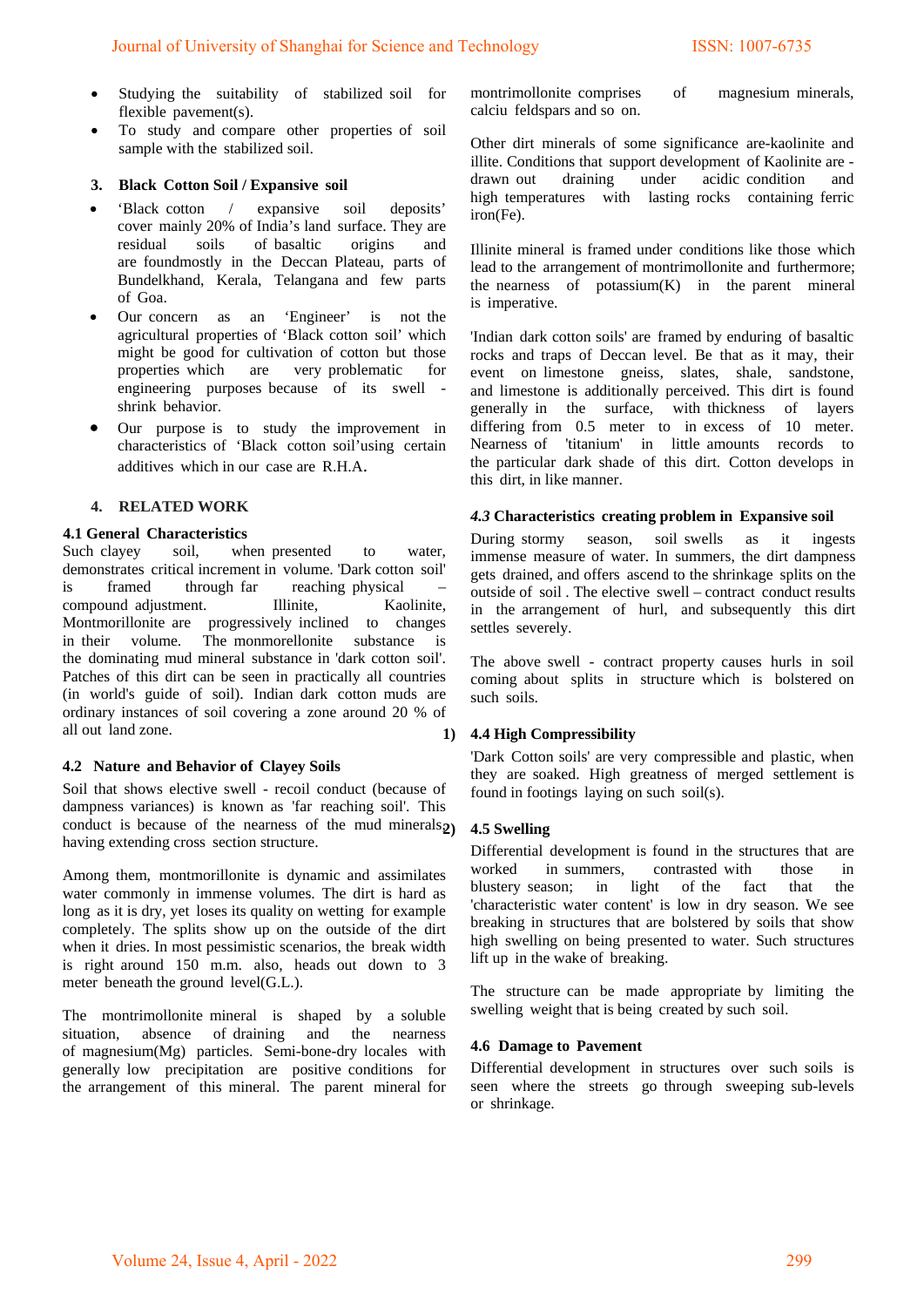## **4.7 Damage to Canals**

The issues emerging because of swelling of far reaching soil(s) stretches out its hands to lined and unlined waterways too. At the point when side inclines of channel banks are made utilizing such soil, they dissolve and become delicate. The channel beds block the working of the trench.

## **4.8 Shrinkage**

Structures ought not be worked at the peak of stormy season, on the grounds that the characteristic 'water content' around then is high. This prompts splits in structure because of shrinkage in the dry season that pursues. Also, such structure demonstrates overwhelming settlement.



**Figure 1.** Cracks Developed in clayey soil ( after drying )

#### **4.9 Damage to the Conduits**

Conductors, for example, funnels for waste and water supply lines are exposed to both vertical and horizontal developments. Breaking of such supply lines has been accounted for in few cases, particularly where generally pipes of little breadth have been utilized; under extreme dampness conditions.

#### **4.10 Damage to Buildings**

Structures speak to the most evident instance of harm brought about by the swelling and shrinkage of establishment soil.

Structures that lay on spread balance are harmed on the off chance that they are light in weight. This happens because

of breaking of the dirt. Furthermore structures laying on heap establishment are totally sheared and removed.



**Figure: 2** Damage to house supported on shallow piers

- The wharfs are still when the blustery season starts. They are bolstered by rubbing of the soi at first. When it rains vigorously, splits license the passage of water profound into the dirt.
- After approx ten huge tempests, the dirt swells, lifting the docks and thus the house gets removed.
- The ground-water table falls impressively in summer and the dirt contracts and dries totally. The 'skin grating' is decreased, as the splits begin to show up around the dock. Subsequently, due to drying of the dirt, powerful worry of soil floods and makes issue.
- Attachment is broken by stressing and the  $clock$  skins, when the structure  $load(s)$ surpasses the rest of the 'skin grating' or the 'compelling worry's of the dirt increments to a record-breaking high.

## **4.11 Solution to Several Problems**

The rules for the deliberate and legitimate segment of treatment and additionally mix of medications that limit the volumetric change viably and at the same time the related harm to the structures ought to be thought of simply after the far reaching soil(s) has/have been described.

The accompanying healing measures are utilized with various level of accomplishment.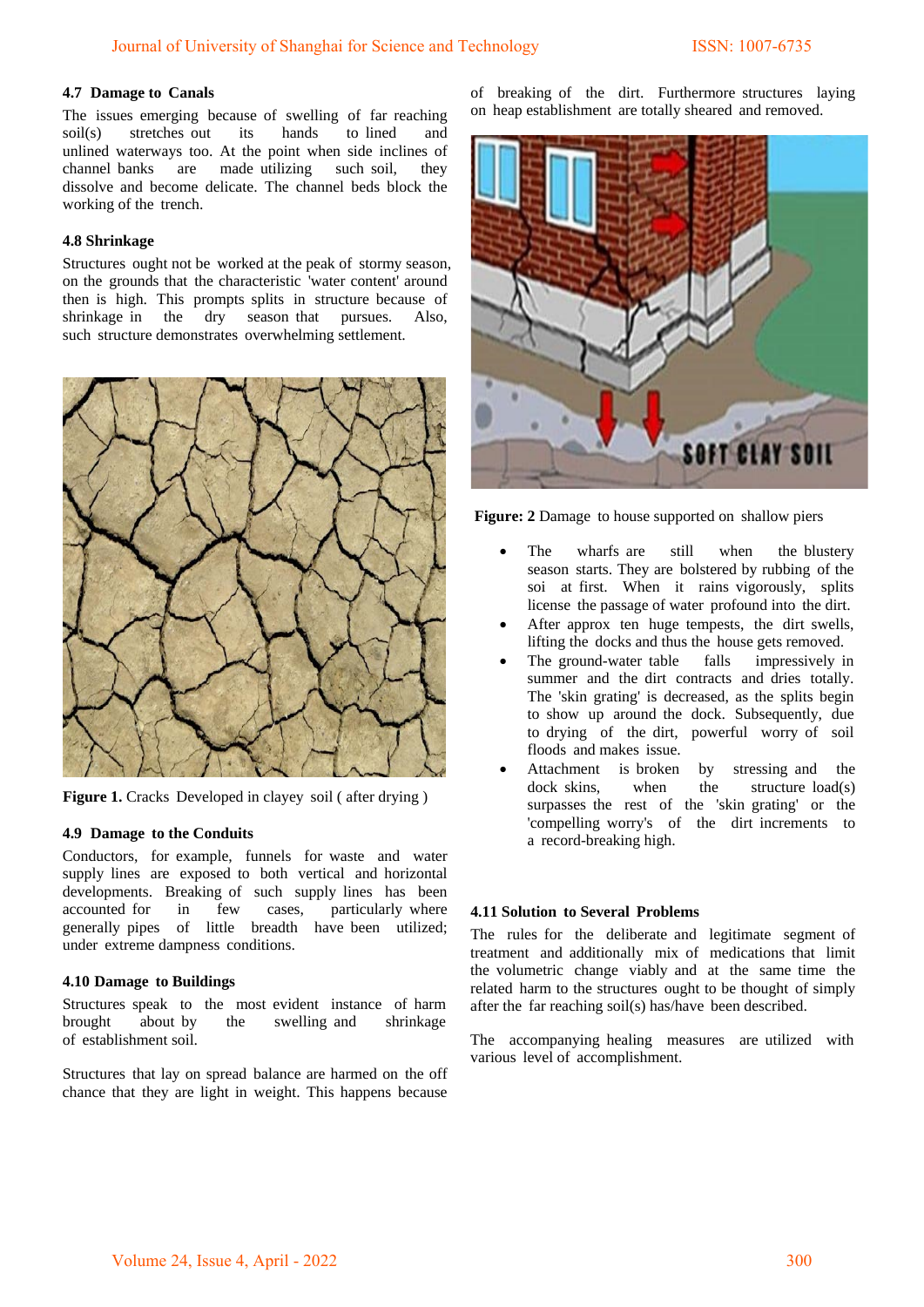## **4.12 Removing the Expansive Soil Entirely**

In this technique, far reaching soil is expelled to an impressive profundity and then channel is inlayed with sand or potentially any dirt that does not swells. This technique gives a granular fill around the foundation(s), that aides in capturing a few developments that may  $3$ ) demonstrate to be hazardous, in the event that water achieves the establishment.

# **5 MATERIALS & METHODS**

## **5.1 Material Used**

- Clay soils.
- Rice Husk Ash(RHA).

The clayey soil usedin our study is brought from 'Jhansi district' in 'Uttar Pradesh' (U.P.). The soil sample is collected from different points and experiments are done / performed on soil properties in laboratory.

## **5.2 Tests Performed on Soil and Rice Husk Ash(RHA)**

## **5.2.1 Specific Gravity (IS 2720 Part 4, 1985)**

Specific gravity is defined as the ratio of mass of the soil per unit volume to the ratio of same amount of water per unit volume. It gives a measure of the mass of the soil with the standard value of mass of water amd is always measured at the given temperature. Pycnometers are used to measure S.G.

#### **5.2.1.1Test Procedure**

- Weight of the empty, dry and clean<sup>4</sup>) pycnometer,  $(W_P)$  is found and noted down.
- Place 125gm of dry soil sample ( passed through sieve no  $10$ ) in the pycnometer.
- Pycnometer's weight, that has dry soil,  $W_{PS}$ ; is found and noted.
- Adding distilled water to fill about half $(1/2)$  to three fourth $(3/4)$  of the pycnometer. The sample is kept and soaked for about ten minutes.
- The air-that is entrapped is removed by applying partial vacuum for the next ten minutes.
- Now the vacuum is stopped and the 'vacuum line' is carefully removed from the pycnometer'.
- Distilled water is filled to the mark in 'pycnometer' . Exterior parts are thoroughly cleaned with a dry and clean cloth. The weight of the pycnometer and the contents( $W_B$ ) is determined
- Pycnometer is emptied, cleaned and then filled with 'distilled water' to the required mark.
- Exterior parts are thoroughly cleaned with a dry and clean cloth. The weight of the 'pycnometer' plus the distilled water( $W_A$ ) is determined .
- Pycnometer is finally emptied and cleaned.

## **5.2.2 Liquid Limit (IS 2720 Part 5, 1970)**

Soil contains some shear strength even in liquid state. L.L. is the threshold value of water content at which soil<br>shows some shear strength. It is measured by shows some shear strength. It is measured by Cassangrande Apparatus in which cassangrande tool is used to cut the soil sample placed in a cup, which has got a device to give ceratin no of blows.

The CG cutting tool is 2 mm at the bottom end and 20 mm at the top.A cut is made in the soil sample filled in the cup with certain amount of water and 25 blows are given to the cam. It is the water content at which  $11$  m.m. of the cut is made after 25 blows.

Standard procedure for finding out the water content is adopted.

The cohesive soil passes from 'plastic state' to 'liquid state' at this limiting moisture content, called 'Liquid Limit'.

## **5.2.2.1 Purpose and Objective**

L.L. gives slight idea of the previous stresses in the soil. It gives the indication of softness and hardness of the soil. If the natural water content of the soil is nearing L.L., it means it is soft. And also, it is the minimum water content at which soil tends to flow as liquid.

#### **5.2.2.2 Determination of L.L**

## **Apparatus requirement –**

- Weighing Machine.
- Cassagrande's L.L. Apparatus with grooving tool.
- Plates to mix the soil.
- Spoon.
- Heating device.



**Figure** 3 Liquid Limit experiment performed on Cassagrande apparatus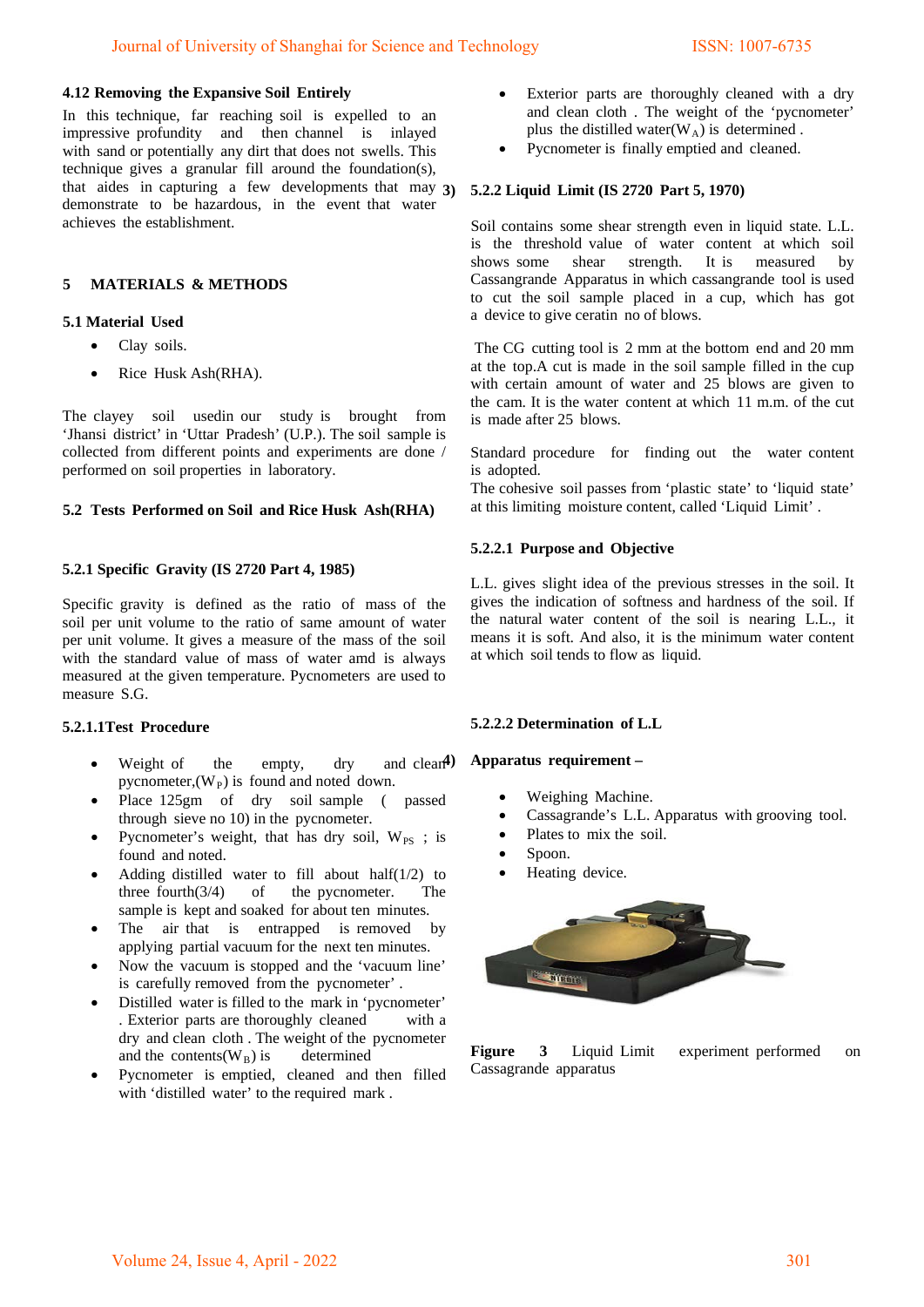# **5.2.2.3 PROCEDURE**

- $\bullet$  250 gram of soil dried in oven is allowed to pass into an 'evaporating dish' through 0.425 mm sieve. We add water (distilled) to the contents and mix them thoroughly to make a paste which is uniform in nature. The mixed paste must have a consistency that permits the closer of groove for sufficient length. For this,  $30$  to  $35$  drops of cup are added.
- Strokes of 'spatula' are applied to spread the contents of a part of mix paste that is placed in the cup of Liquid Limit(L.L.) device.
- It is trimmed to  $1$  c.m. depth. This trimming is done where it (paste) has 'maximum depth' . Soil that is in excess is returned back to the dish.
- Using a 'grooving tool', a groove is cut along the 'center line' of the mix paste of soil that is kept in a cup. We observe that a groove is formed which is clean, sharp and has following dimensions: 11 m.m. top width, 2 m.m. bottom width, and a depth of 8 m.m.
- Crank' is turned at 2 revolutions  $/$  sec., and the cup is continuously lifted and dropped by this revolution. This process is continued till the 2 halves of the mix of soil paste come closer by  $13$ m.m. length. Number of blows, (N) taken to reach this condition, is recorded.
- To determine the 'moisture content' of the soil, we take a fixed part of soil mix from the cup.
- This test is repeated minimum five times, with blows ranging between 15 to 35.

## **5.2.2.4 COMPUTATION / CALCULATION**

The relation between 'water content' (w) and 'number of blows' (N) is plotted on a semi log graph . 'W' is taken on the y axis, while 'N' is taken on the x axis. This curve drawn is called 'flow curve' .

The liquid limit( $w_L$ ) is represented on the graph by the 'moisture content' obtained from 25 blows. We express it to the nearest whole number.

Liquid limit(W<sub>L</sub>) =(At 25 blows, from semi log- graph of water content  $v/s$ . N, 'number of blows')

Flow index,  $I_f = (W_2-W_1) / log(N_1/N_2)$ 

 $=$  slope of the 'flow curve'.

#### **6 EXPERIMENTAL WORK**

## **6.1 Soil Index Properties**

The soil used in our experimental study  $\&$  analysis is brought from 'Jhansi district' (U.P.). The

index properties of Black cotton/clayey soils are presented in table  $1 -$ 

| <b>Table 1</b> Index Properties | of Black Cotton |
|---------------------------------|-----------------|
| Soil/clavey                     |                 |

| S.No. | Description of     | <b>Value</b>       |
|-------|--------------------|--------------------|
|       | <b>Property</b>    |                    |
| 1.    | $LL$ $%$           | 62.55              |
| 2.    | PL $(\% )$         | 37.70              |
| 3.    | P.I. $(\% )$       | 26.31              |
| 4.    | S.G.               | 2.59               |
| 5.    | I.S.Classification | <b>CH</b>          |
| 6.    | OMC                | 23.69%             |
| 7.    | M.D.D (t/cu.m)     | 1.80               |
| 8.    | $U.C.S.$ test      | 17.79              |
|       |                    | Kg/cm <sup>2</sup> |
| 9.    | F.S.I.             | 86.61              |
| 10.   | C.B.R. value       | 1.56               |

Table 2 M.D.D. at different O.M.C.

| S.No. | <b>Optimum Moisture Content</b> | <b>Maximum Dry</b>                |
|-------|---------------------------------|-----------------------------------|
|       | $(O.M.C.)$ (%age)               | Density, M.D.D.<br>$(t/cubic$ m.) |
|       | 14.75                           | 1.619                             |
| 2.    | 17.70                           | 1.750                             |
| 3.    | 22.87                           | 1.798                             |
|       | 25.66                           |                                   |



Figure 4 Optimum moisture content(O.M.C.) v/s Max. Dry density(M.D.D.)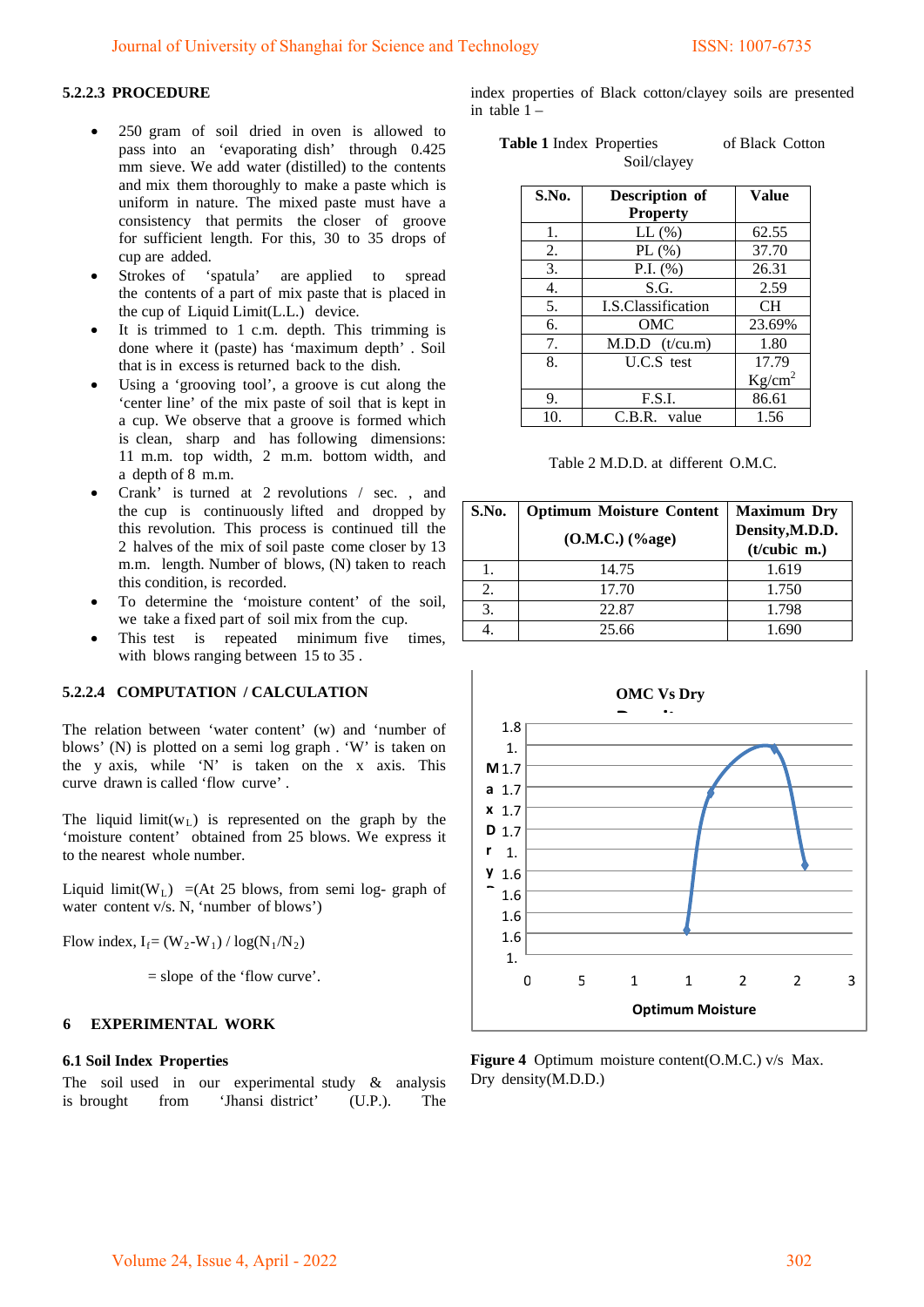# **7 RESULTS**

The most important property of a weak soil deposit is its shear strength, which gives a measure of the load it can take before it fails. Whenever any construction work is being done over the soil, we consider the shear strength parameters, as they play an important role. Compaction characteristics are also determined to study the effect that R.H.A. produces on soil.

## **7.1 Unconfined Compressive Strength**

U.C.S test was carried out on'rice husk ash' modified soils and untreated lime, to achieve variations in shear strength.

**Table 5.1** Variation of unconfined compressive strength(U.C.S.) with  $R.H.A$ 

| $%$ RHA                  | UCS (kg/cm2) |
|--------------------------|--------------|
| 0                        | 0.354        |
| በ                        | 0.897        |
| $\overline{\phantom{0}}$ | 0.987        |
| 10                       | 0.756        |
| 15                       | 0.496        |
| 20                       | 0.397        |



## Figure 5: Variation of un

confined compressive strength(U.C.S.) with R.H.A. The test was carried out after the specimen was made moist and cured for 28 days. Curing is important for the hydration reactions to take place, because it gives full strength to the soil. The results of the test are shown in table  $5.1$ and figure  $5.1.By$  adding lime, un-confined compressive strength of the soil surges up. We achieved greater strength by replacing a small portion of the soil by 'rice husk ash'  $(R.H.A.)$  . As the percentage of Rice Husk Ash $(R.H.A.)$  increases, there is a improvement in strength; which can be very well understood by the fact that R.H.A. is that much effective asa stabilizing agent, as compared to other additives. This in combination with the puzzolanic activity of 'rice husk ash' was found to give good strength. The optimum dosage of 'Rice husk ash'  $(R.H.A.)$  was found to be around 5%, above which replacement of 'soil' by 'rice husk ash' significantly reduces the strength.

## **7.2 Compaction Characteristics**

Compaction test was carried out in accordance to 'IS 2720' pro-visions on untreated as well as 'R.H.A. mixes'. Obtained results are shown in table below. It was found that there is a decrease in dry density with increase in the'rice husk ash' content and the O.M.C. increases with the increase in %age of 'rice husk ash' . Specific gravity (G) of 'rice husk ash'is low as compared to that of the soil, due to which we see the decrease in dry density on addition of 'rice husk ash' The increase in Optimum 'rice husk ash' .The increase in Optimum moisture content( $O.M.C.$ ) can be attributed to the fact thatmore moisture is required for chemical reactions to occur.

Table 5 Compaction characteristics of the soil specimen

| Soil Mix          | $MDD$ (g/cm3) | OMC<br>(%) |
|-------------------|---------------|------------|
| Untreated soil    | 1.57          | 24         |
| Soil              | 1.56          | 25         |
| Soil $+$ 5% RHA   | 1.52          | 27         |
| $Soil + 10\% RHA$ | 1.49          | 29         |
| Soil $+15\%$ RHA  | 1.45          | 30         |
| Soil $+20\%$ RHA  | 1.30          | 32         |

## 8 **CONCLUSION**

The main objective to use R.H.A. is to reduce the burden of 'waste material' which can be very effectively done by using it as a 'soil stabilizer' by- partially replacing the soil with RHA. Since R.H.A. is lighter in weight, it can be used very effectively for backfilling along with soil as well as in making the sub-grade of the roads; and if it is added to it, it will have a water proofing property as well. The M.D.D  $&$  O.M.C of R.H.A. – soil mix decreased and increased respectively, with increase in R.H.A. content in the soil. The period of curing is yet another factor on which the hydration depends. Hence the strength may increase if the period of curing is increased. It can be another parameter for our investigation. Subsequent upon the stabilization, with RHA, compressive and tensile strength parameters are considerably increased amounting to 4 times increase in strength. The